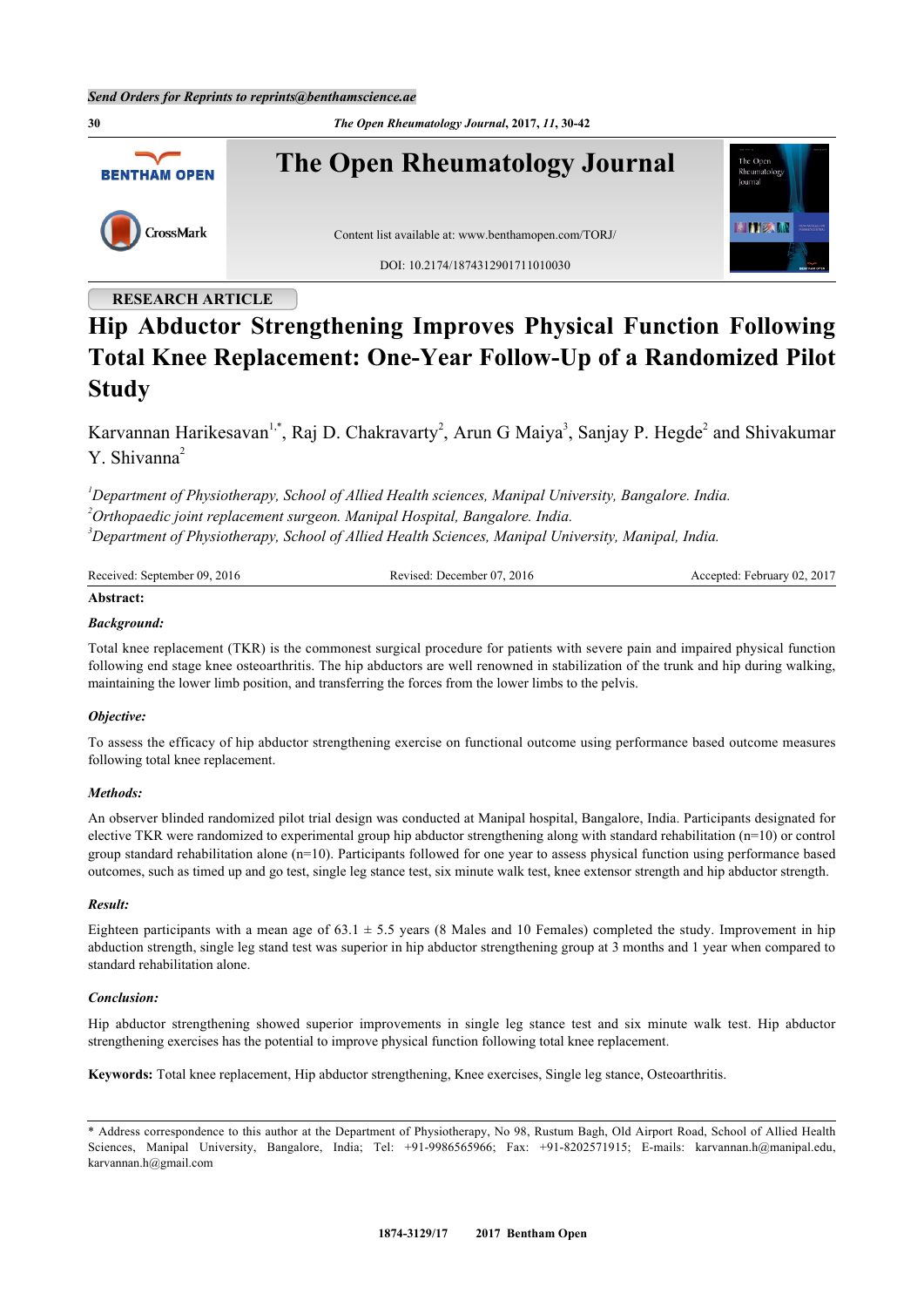## **INTRODUCTION**

Total knee replacement (TKR) is the most renowned surgical procedure for patients with severe knee pain and impaired function following end stage knee osteoarthritis [[1,](#page-9-0) [2](#page-10-0)]. Significant improvements in pain reduction, improved function and patient satisfaction were the main expectations following TKR [[3](#page-10-1)]. Studies reported that participants showed substantial improvements in arthritis pain, but a varied physical function following TKR [\[4](#page-10-2), [5](#page-10-3)].

Despite more advanced and excellent surgical procedure, declined functional tasks were reported following TKR when compared to the healthy age matched controls with 15% reduced walking speed, 50% more time taken to complete stair climbing tasks and 20% less distance covered during the six minute walk test [\[6,](#page-10-4) [7\]](#page-10-5). Franklin *et al*. [[3\]](#page-10-1), suggested that demographic and clinical variables would predict the functional improvement especially the quadriceps strength. The strengthening of the quadriceps muscles was established by previous studies and proved its short-term improvements in physical function after TKR [\[8](#page-10-6) - [10](#page-10-7)].

A systematic review of Minne lowis *et al*. [\[11](#page-10-8)], and Artz *et al*. [\[12](#page-10-9)], recommended that future trials should tailor the post-operative interventions for enhanced functional performance measures and long-term benefits. Arnold *et al*. in their recent systematic review found the long-term changes in physical activity following TKR, but with limited evidence and recommended to reiterating the approaches to improve the physical function and patients' expectations following TKR [[13\]](#page-10-10).

Reconnoitering the modifiable factors contributing to the functional performances following TKR might help to improve performance based outcomes, one such modifiable factor is the lower extremity muscle weakness following knee osteoarthritis (OA). A recent systematic review and meta-analysis of symptomatic knee OA patients revealed the weakness of isometric and isokinetic hip abductor strength [[14\]](#page-10-11). Recent studies on total knee arthroplasty revealed that hip abductor strength was positively correlated to quadriceps strength for enhanced performance-based function measures [[15,](#page-10-12) [16\]](#page-10-13). The hip abductors are well renowned as a primary muscle group for the stabilization of trunk and hip during walking, maintaining the femoropelvic alignment, femoral head stability and transferring the forces from the lower limbs to the pelvis [\[17](#page-10-14) - [19\]](#page-10-15). Moreover, weakness of the hip abductor resulting in poorer functional performance in older adults and associated with reduced physical performance in patients with knee OA[[20\]](#page-10-16). Hence, we hypothesized that the hip abductor strengthening might augment physical function in participants post TKR.

## **MATERIALS AND METHODOLOGY**

## **Study Design**

We conducted an observer blinded, randomized pilot study with outcome measurement taken before surgery and at 1 month, 3 months and 12 months following TKR. The study was conducted at College of Physiotherapy, School of Allied Health Sciences, Manipal hospital, Bangalore, India. The study protocol was approved by the Institutional Research Committee of School of Allied Health Sciences, Manipal University, Manipal, India.

#### **Participants**

Participants posted for the elective TKR screened for the inclusion and exclusion criteria. Participants were included if 50 years of age or older with osteoarthritis as diagnosis of the either knee or both knees was painful and they specified the most painful knee. All the study participants were screened by the orthopaedic surgeons for the diagnosis and staging of knee osteoarthritis based on the major elements of the diagnostic criteria like history, physical examination, imaging studies [\[21](#page-10-17), [22](#page-11-0)]. The participants who were diagnosed with end stage knee osteoarthritis were posted for elective total knee replacement.

They were excluded, if diagnosed other than knee osteoarthritis, any neurological impairment that may alter the lower extremity performance, any other orthopedic surgery in either leg in the past year. All eligible participants signed an informed consent. Using block randomization, participants were randomly allocated to either experimental or control group. Prior to the enrollment of the participants, the Institutional research committee of Manipal University approved the study. The rights of the included participants have been reserved..

A total of 20 participants were included and randomly assigned to hip abductor strengthening group (n=10) or the control group (n=10) using block randomization prior to the surgery. A total of 10 males (6 in hip abductor strengthening group and 4 in the control group) and 10 females (4 in hip abductor strengthening group and 6 in the control group) were included in the study with a mean age of 63.3 (5.4) in hip abductor strengthening group and 62.8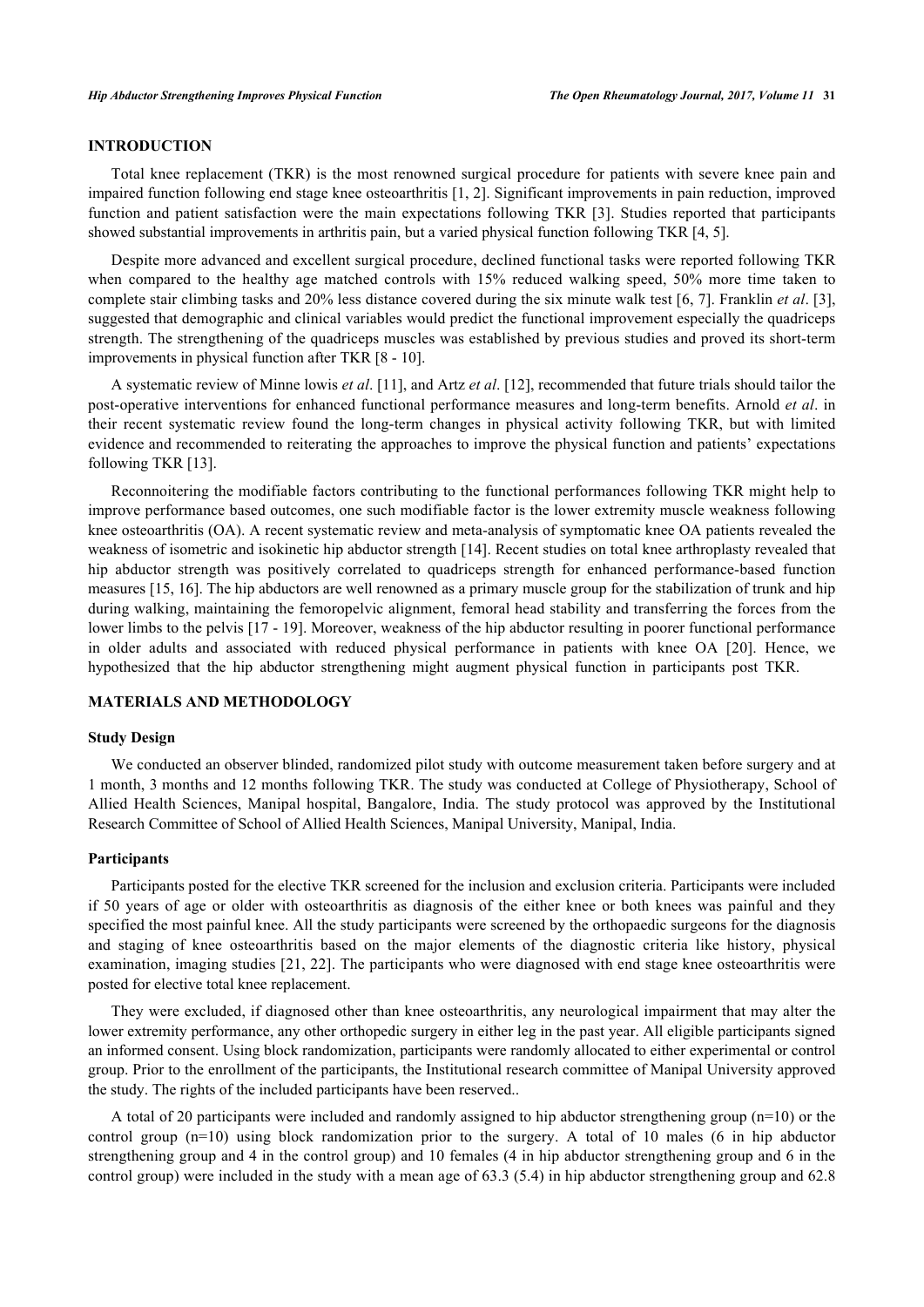(5.9) in the control group. The mean body mass index (BMI) of the hip abductor strengthening group was 26.5 (3.2) and the control group was 29.8 (3.2), respectively.

## **Rehabilitation Protocol**

The rehabilitation protocol was established by the authors, physiotherapy department, Manipal University, Bangalore, India. All the participants in the control group underwent a standard rehabilitation protocol from day of operation until discharge. The standard rehabilitation focused on early mobilization, such as reducing pain and swelling, improving knee flexion and extension range of motion, and progressive quadriceps strengthening exercises to maximize function (Appendix-1). Hip abductor strengthening exercise group underwent hip abductor strengthening exercises along with the standard rehabilitation (Appendix-2). Both the groups underwent 30- 40 minutes of supervised physical therapy per session, twice a day until discharge. Following discharge the participants underwent supervised rehabilitation for 4-5 sessions in a week over 4 weeks duration, and thereafter 2-3 sessions per week for 12 weeks with each session lasted for about 40- 45 minutes. They were asked to continue their home based exercise and the exercise adherence was ensured through logbook and periodic telephone calls.

#### **Variables**

Baseline outcome measures of timed up and go test (TUG), six minute walk test (SMWT), single leg stance (SLS), numeric pain rating scale (NPRS), knee extensor strength and hip abductor strength were taken prior to the surgery. Post outcome measure of the same was recorded at 1 month, 3 months and 1 year following the surgery. An independent blinded observer with more than 5 years of experience in physical therapy collected the outcome measures.

#### **Physical Function**

Physical function allied to the person's ability to move around for performing the activities of daily living [\[23\]](#page-11-1). It can be measured using the performance based tests or self- reported measures using the questionnaires, both measures quarantine different forms of physical functioning [\[24](#page-11-2) - [26](#page-11-3)]. The performance based measures were often assessed through observing the number of repetitions, timing or the totaling distance covered. These measures ideally evaluate the performance of the participants rather than the perception of what they can do [[23,](#page-11-1) [25\]](#page-11-4). Performance based tests might evaluate distinguishing pain and function other than familiar self-reported questionnaires [[25](#page-11-4), [26](#page-11-3)]. However, studies have revealed that both the measure is seen as amenable, rather than challenging when appraising physical function for patients with hip and knee OA also follows total knee replacement [[26](#page-11-3) - [28\]](#page-11-5).

#### **Timed Up and Go Test**

Timed up-and-go test (TUG) also termed as the ambulatory transitions test used for identifying problems in functional mobility [[29](#page-11-6) - [31\]](#page-11-7). The TUG comprises various activities, such as sit-to-stand from a standard chair with armrest (46 cm seat height), walking 3 m distance in their usual manner (customary walking aids if necessary), and turning at the end while walking and back to their chair to sit down again [\[32](#page-11-8), [33\]](#page-11-9). With regular footwear, all the participants underwent one warm up trial prior to being timed with fastest of two trials [[29](#page-11-6)]. TUG has an excellent interrater and intra-rater reliability in older adults and is responsive to changes after TKR and it has the ability to distinguish the physical functional performance of healthy subjects from patients with TKR [\[24](#page-11-2), [32](#page-11-8), [33](#page-11-9)].

#### **Six Minute Walk Test**

The six minute walk test (SMWT) assesses the physical function by totaling the distance covered maximally by the participant walking at their free speed in patients with knee osteoarthritis and people who are indicated for surgery [[24](#page-11-2), [34](#page-11-10) - [37\]](#page-11-11). Participants asked to walk as quickly as they felt safe on a measured 46 meter uncarpeted rectangular indoor circuit during the 6-minute period. The participants walked as much distance as possible with an assistive device if required and the distance covered was measured to the nearest meter [[35,](#page-11-12) [38\]](#page-11-13).

## **Single Leg Stance**

Single leg stance (SLS) used to assess the static postural control during standing on the operated leg. The participants were asked to balance on their stance leg with hands on the hips and the test duration was limited to 30 Sec, the longest duration of the three trials was recorded, followed by one warm up trial. The test was discontinued when the swing leg touches the stance limb or the floor for balance, the stance foot displaced from the ground, or when the participants moved his arm away from hips. This test has shown to be reliable, responsive to interventions and it is a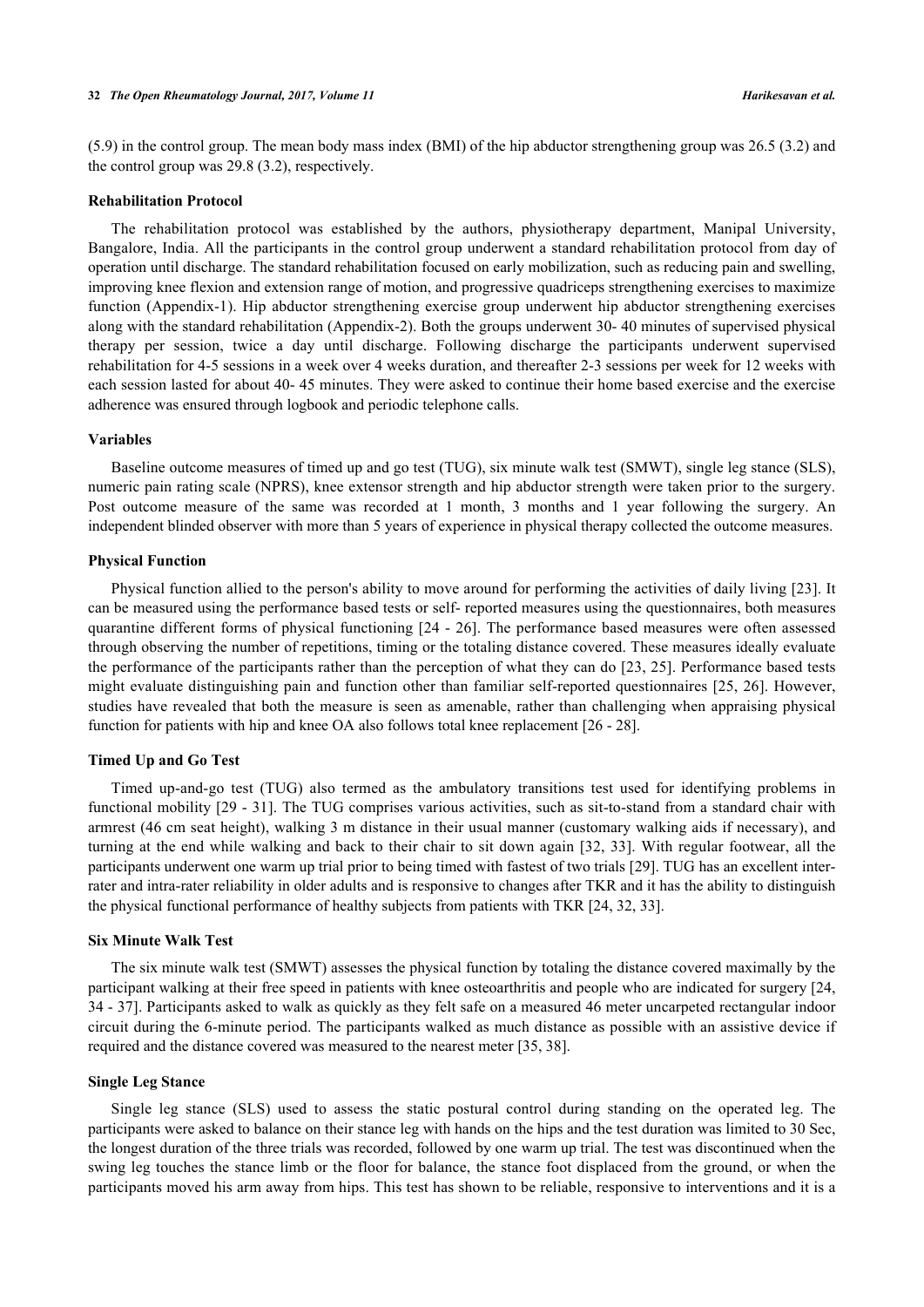common clinical assessment tool for determining the functional ability of the participants of various ages and functional levels [[39](#page-11-14) - [42](#page-12-0)].

## **Muscle Strength Test**

Participants underwent hip abductor and knee extensor maximal isometric strength assessment using hand held dynamometer (HHD) (Fabricatio enterprises incorporation, New York). They were positioned in supine lying with the tested limb in neutral position for hip abductor measurement. The HHD placed 5 cm above the knee joint line of the tested limb and the non-tested limb was positioned in neutral for stability. Participants asked to abduct their tested lower limb as hard as they can for 5 seconds with the therapist holding the force transducer of the HHD. The participants were encouraged verbally during the test for their maximal effort; and the maximum volitional force generated by the participant was quantified hip abductor muscle strength in pounds. Knee extensor maximal isometric strength (Quadriceps) of the participants was assessed in sitting position with hip in 90° and knee in 70° of flexion. They performed knee extension as hard as they can of the tested limb with pelvis and trunk stabilized [[43](#page-12-1) - [46](#page-12-2)].

Single blinded assessor conducted all the test and retest measurement with three trials performed per side, followed by one warm up trial. The maximal volitional force generated on hip abductors and knee extensors quantified muscle strength in pounds. This method provides the objective and quantitative measurements of the hip abductor and knee strength and showed to be a valid and reliable clinical tool to test muscle strength for athletes, patients with knee OA and those who underwent TKR [[44](#page-12-3) - [46\]](#page-12-2).

### **Numeric Pain Rating Scale (NPRS)**

The participants are asked to rate their pain intensity on an 11-point numeric pain rating scale (NPRS) where '0' indicates no pain and '10' indicates the worst pain imaginable. An independent blinded observer recorded the knee pain of the participant at baseline, 1 month, 3 months and 1 year following the surgery.

#### **Statistical Analysis**

Statistical analysis was conducted using SPSS software (version 16.0; SPSS. Chicago, IL, USA). Repeated measures ANOVA was used to determine the effects of hip abductor strengthening and standard rehabilitation post total knee replacement at baseline, 1 month, 3 months and 1 year, respectively. Post-hoc analysis using Bonferroni's test was used to determine the pairwise comparisons at different measurement levels amongst experimental and control groups. Equality of variance for the continuous variables was tested using Leven's test. The statistical significance was set at p value < 0.05 with 95% confidence intervals, and all the tests were 2-tailed.

## **RESULTS**

Eighteen participants (8 males and 10 females) with a mean age of  $63.1 \pm 5.5$  years completed the study. Both groups were comparable on clinical and demographic characteristics at baseline, and also for functional measures of TUG, SMWT, SLS, NPRS, and hip and knee strength measurements. The baseline characteristics of the included participants are mentioned in (Table**1**). Two participants in the control group were not able to follow-up due to immediate post-operative complications. The pre-operative baseline score and changes within group at 1 month, 3 months, 1 year of knee extension strength, hip abductor strength, TUG, SMWT, SLS and NPRS are mentioned in (Table **[2](#page-3-1)**). The comparison between the groups of all the outcome variables is mentioned in (Table **[3](#page-4-0)**).

<span id="page-3-1"></span>

| <b>Variables</b>                | Hip abductor strengthening group<br>Mean (SD) or $N$ (%) | Control group<br>Mean (SD) or $N$ (%) | p value |  |
|---------------------------------|----------------------------------------------------------|---------------------------------------|---------|--|
| Age in years                    | 63.3(5.4)                                                | 62.8(5.9)                             | 0.962   |  |
| Sex M: F                        | $6(60\%)$ : 4 (40%)                                      | $4(40\%)$ : 6(60%)                    | 0.913   |  |
| BMI                             | 26.5(3.2)                                                | 29.8(3.2)                             | 0.618   |  |
| Knee strength in pounds         | 36.1(8.4)                                                | 34.8(4.9)                             | 0.060   |  |
| Hip Abductor strength in pounds | 36.1(6.0)                                                | 36(7.0)                               | 0.537   |  |
| SMWT in meters                  | 255.1(79.2)                                              | 201.1(64.4)                           | 0.597   |  |
| TUG in meters                   | 16.3(4.2)                                                | 18(4.3)                               | 0.538   |  |
| SLS in sec                      | 8.3(4.5)                                                 | 6.5(2.5)                              | 0.355   |  |
| <b>NPRS</b>                     | 7.1(.56)                                                 | 6.5(1.5)                              |         |  |

<span id="page-3-0"></span>**Table 1. Baseline characteristics of participants.**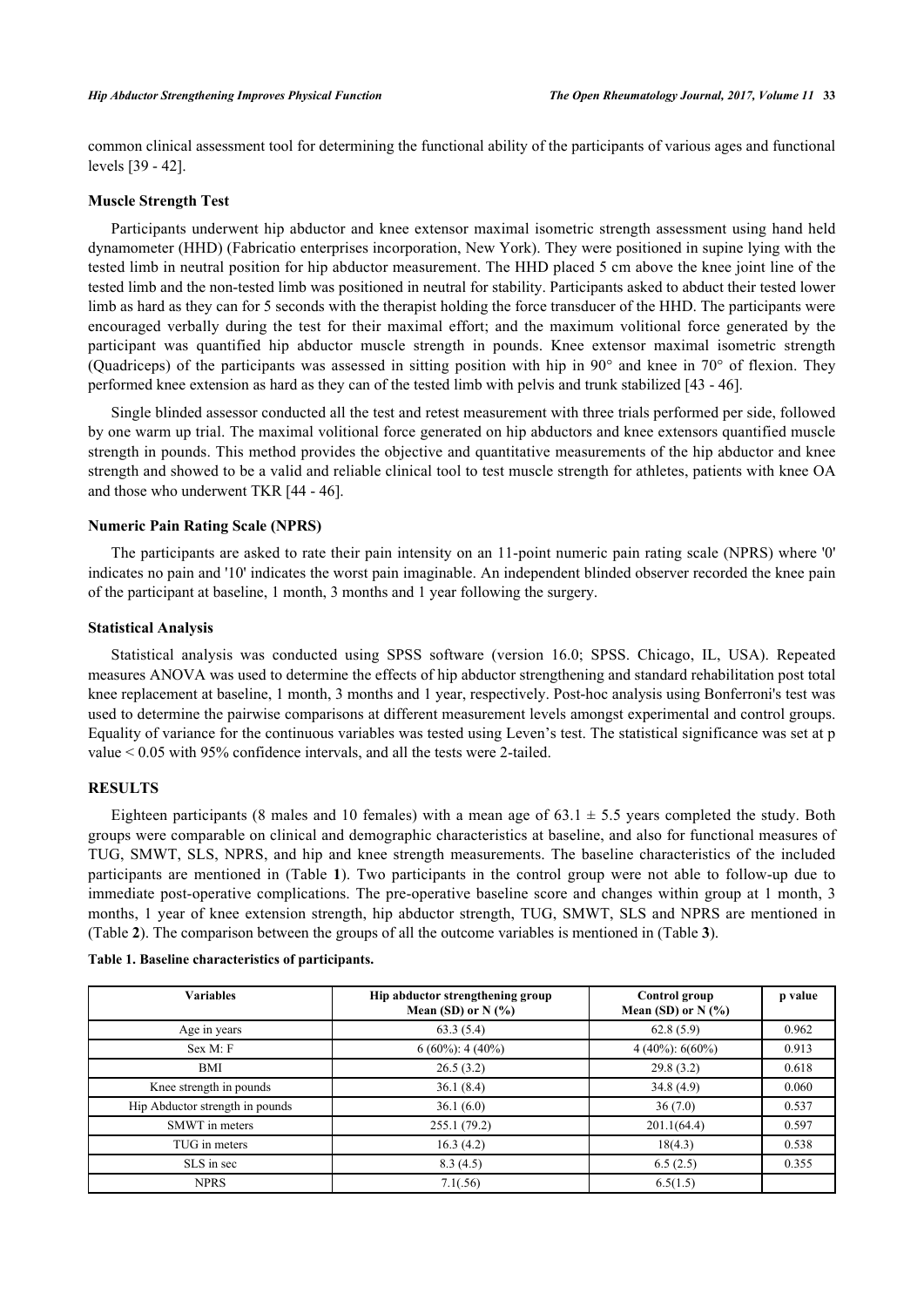| Outcome<br>measures              | <b>Baseline</b> | 1 month                   | 3 month                                           | 1 year    | <b>Baseline to 1</b><br>month Mean<br>$(95\% \text{ CI})$ | p value | <b>Baseline to 3</b><br>month<br><b>Mean (95% CI)</b> | p<br>value     | <b>Baseline to 1</b><br>Year<br>Mean $(95\% \text{ CI})$ | p value     |
|----------------------------------|-----------------|---------------------------|---------------------------------------------------|-----------|-----------------------------------------------------------|---------|-------------------------------------------------------|----------------|----------------------------------------------------------|-------------|
| Hip abductor strengthening group |                 |                           |                                                   |           |                                                           |         |                                                       |                |                                                          |             |
| Knee<br>strength                 | 36.1(8.4)       | 36.4(8.8)                 | 40.9(10.1)                                        | 41.7(7.5) | $.3(-.71-1.3)$                                            | < 0.520 | $4.8(2.6-6.9)$                                        | < 0.001        | $5.6(2.7 - 8.4)$                                         | < 0.002     |
| Hip<br>abductor<br>strength      | 36.1(6.0)       | 40.3(7.2)                 | 42.6(6.9)                                         | 45.7(6.7) | $4.2(2.4-5.9)$                                            | < 0.001 | $6.5(4.1-8.8)$                                        | < 0.001        | $9.6(7.8-11.3)$                                          | < 0.001     |
| <b>SMWT</b>                      |                 |                           | 255.1(79.2) 304.6(108.6 387.6(119.5) 474.1(160.5) |           | $49.5(-8.1 - 107.1)$                                      | < 0.084 | 132.5(62.6-202.3)                                     | < 0.002        | 219(104.1-333.8)                                         | < 0.002     |
| <b>SLS</b>                       | 8.3(4.5)        | 6.6(3.4)                  | 13.7(5.4)                                         | 15.2(5.9) | $-1.7(-4.1-.75)$                                          | < 0.271 | $5.4(2.5 - 8.2)$                                      | $\lt$<br>0.001 | $6.9(4.6-9.1)$                                           | ${}< 0.001$ |
| <b>TUG</b>                       | 16.3(4.2)       | 17.5(3.9)                 | 13.3(4.0)                                         | 11.3(2.2) | $-1.2(-3.9-1.5)$                                          | < 0.347 | $3(.78-5.2)$                                          | < 0.013        | $5(2.1 - 7.8)$                                           | < 0.003     |
| <b>NPRS</b>                      | 7.1(.56)        | 4.2(1.1)                  | 1.7(0.6)                                          | 1.4(.9)   | $2.9(1.9-3.8)$                                            | < 0.001 | $5.4(4.7-6)$                                          | < 0.001        | $5.7(4.9-6.4)$                                           | < 0.001     |
|                                  |                 |                           |                                                   |           | Control group                                             |         |                                                       |                |                                                          |             |
| Knee<br>strength                 | 34.8(4.9)       | 37.5(4.4)                 | 42.3(4.3)                                         | 42.8(3.1) | $2.6(-.53-5.7)$                                           | < 0.070 | $7.5(6.3-8.6)$                                        | < 0.001        | $8(5.6 - 10.3)$                                          | < 0.001     |
| Hip<br>abductor<br>strength      | 36(7)           | 37.12(5.8)                | 37.3(6.4)                                         | 39.8(6.2) | $1.1(-.89-3.1)$                                           | < 0.229 | $1.3(.38-2.3)$                                        | < 0.014        | $3.8(2.8-4.9)$                                           | < 0.001     |
| <b>SMWT</b>                      |                 | $201.1(64.4)$ 216.8(90.5) | 319.3(134.8) 380.6(124.7)                         |           | $15.7(-30.3-61.8)$                                        | < 0.445 | $118.2(35.3 - 201.1)$                                 | < 0.012        | 179.5(90.5-268.4)                                        | < 0.002     |
| <b>SLS</b>                       | 6.5(2.5)        | 5.3(1.1)                  | 7.62(2.7)                                         | 9.5(2.3)  | $-1.1(-4.8-2.6)$                                          | < 0.100 | $1.1(-2.3-4.5)$                                       | < 0.100        | $3(.3-5.6)$                                              | < 0.027     |
| <b>TUG</b>                       | 18(4.3)         | 18.7(5.3)                 | 15.2(4)                                           | 13.8(2.6) | $-.75(-6.1-4.6)$                                          | < 0.754 | $2.7(-.58-6.0)$                                       | < 0.092        | $4.1(1.5-6.7)$                                           | < 0.007     |
| <b>NPRS</b>                      | 6.5(1.5)        | 3.6(1.5)                  | 2.1(.8)                                           | 1.1(.8)   | $2.8(1.4-4.3)$                                            | < 0.002 | $4.3(2.8-5.9)$                                        | < 0.001        | $5.3(3.9-6.7)$                                           | < 0.001     |

#### **Table 2. Within group analysis of outcome measures.**

SMWT- Six minute walk test, measured in meters; TUG- Timed up and Go test , measured in seconds; SLS- Single leg stance test, measured in seconds; NPRS- Numeric pain rating scale ; Knee strength ( quadriceps strength) in pounds; Hip abductor strength in pounds.

<span id="page-4-0"></span>

| Table 3. Between group analysis of outcome measures. |  |  |  |  |  |
|------------------------------------------------------|--|--|--|--|--|
|------------------------------------------------------|--|--|--|--|--|

| <b>Outcome measures</b> | <b>Baseline to 1 month p value Baseline to 3 month p value Baseline to 1 Year p value</b><br>Mean $(95\% \text{ CI})$ |         | Mean $(95\% \text{ CI})$ |         | Mean $(95\% \text{ CI})$ |         |  |  |
|-------------------------|-----------------------------------------------------------------------------------------------------------------------|---------|--------------------------|---------|--------------------------|---------|--|--|
| Between group analysis  |                                                                                                                       |         |                          |         |                          |         |  |  |
| Knee strength           | $-2.3(.5-.4)$                                                                                                         | < 0.040 | $-2.9(-5.3 - -0.45)$     | < 0.023 | $-3.2(-6.5-18)$          | < 0.062 |  |  |
| Hip abductor strength   | $3.0(.6-5.5)$                                                                                                         | < 0.018 | $4.0(1.2-6.7)$           | < 0.005 | $5.4(3.3-7.5)$           | < 0.001 |  |  |
| <b>SMWT</b>             | $19(-29.4-68.3)$                                                                                                      | < 0.410 | $53.6(-10.4-117.7)$      | < 0.095 | 88.3(36.5-140.2)         | < 0.002 |  |  |
| <b>SLS</b>              | $-.82(-3.4-1.7)$                                                                                                      | < 0.511 | $4.2(1.5-6.9)$           | < 0.004 | $3.9(1.8-5.9)$           | < 0.001 |  |  |
| <b>TUG</b>              | $-45(-5.6-4.7)$                                                                                                       | < 0.857 | $.25(-3.2-3.7)$          | < 0.883 | $.77(-2.9-4.4)$          | < 0.661 |  |  |
| <b>NPRS</b>             | $0.025(-1.4-1.5)$                                                                                                     | < 0.972 | $1.02(-.4-2.4)$          | < 0.148 | $-72(-2.4-86)$           | < 0.330 |  |  |

SMWT- Six minute walk test, measured in meters; TUG- Timed up and Go test , measured in seconds; SLS- Single leg stance test, measured in seconds; NPRS- Numeric pain rating scale ; Knee strength ( quadriceps strength) in pounds; Hip abductor strength in pounds.

The Hip abductor strengthening group (HAS) has shown statistically significant changes in knee strength at 3 months when compared to baseline and the improvements were sustained during 1 year follow-up. The HAS group showed a significant change from  $36.1 \pm 8.4$  to  $40.9 \pm 10.1$  at 3 months and preserved till 1 year  $41.7 \pm 7.5$ . Knee strengthening group or the control group (KS) showed statistical significant changes from  $34.8 \pm 4.9$  to  $42.3 \pm 4.3$  at 3 months and  $42.8 \pm 3.1$  at 1 year respectively. Both the groups did not show statistical significant changes at 1 month following TKR. Between group comparison using post hoc analysis did not show a statistical significant at all the post outcome measures.

Hip abductor strength test at baseline in the HAS group was  $36.1 \pm 6.0$  and control group was  $36 \pm 7$ . The strength in HAS showed significant improvement at 1 month, 3 months and year with a value of  $40.3 \pm 7.2$ ,  $42.6 \pm 6.9$  and  $45.7$  $\pm$  6.7, respectively. The control group showed a significant difference from baseline 36  $\pm$  7 to 39.8  $\pm$  6.2 at 1 year. Between groups comparison showed a statistically significant strength difference in the HAS group at 3 months and 1 year following TKR.

From the baseline to 1 month, both the groups had spent more duration while performing TUG. Both the groups showed the statistically significant improvements in one year following TKR. Between groups comparison on TUG, the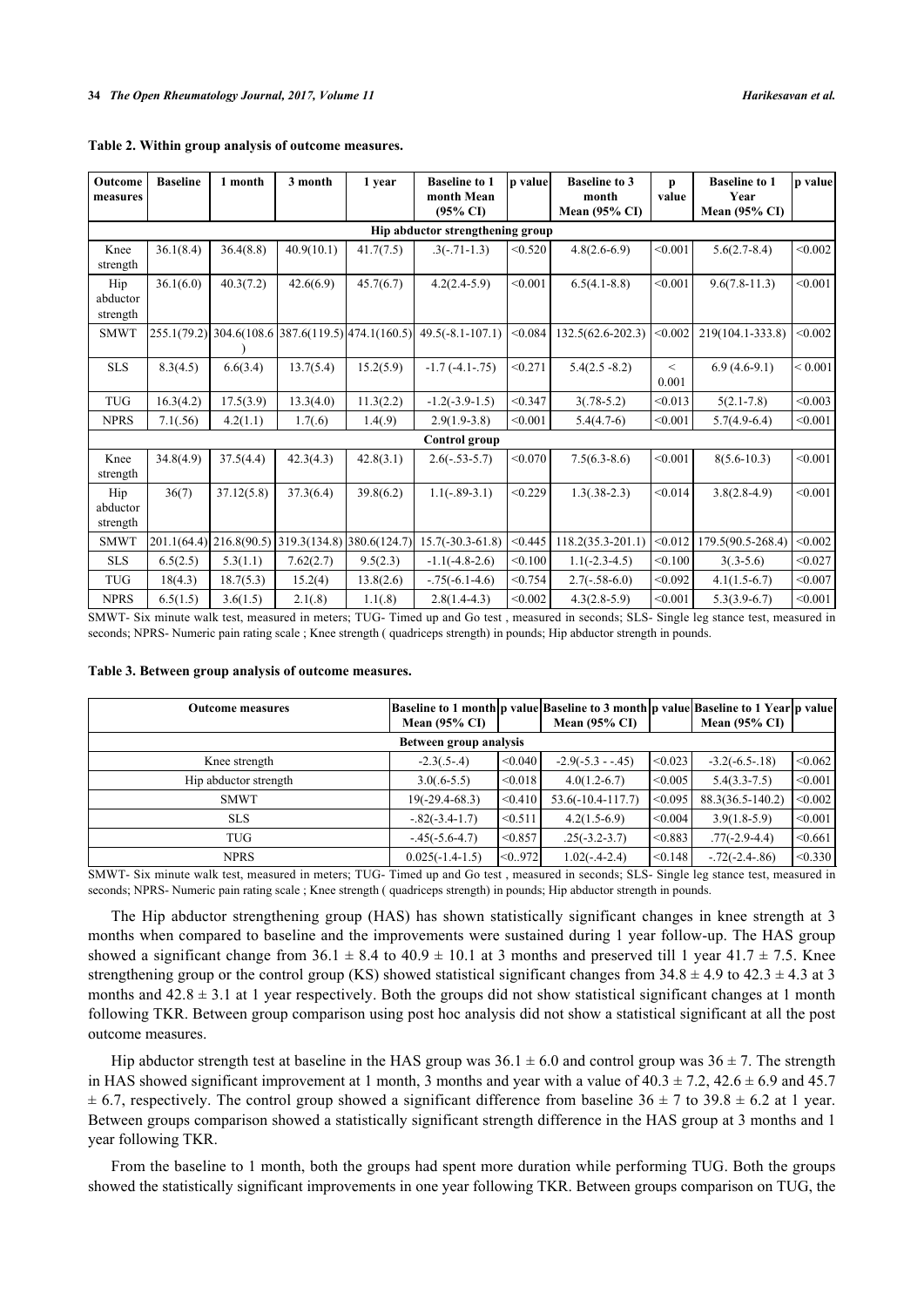functional task at all the levels did not show a superior change. The time taken to complete the TUG was reduced from  $16.3 \pm 4.2$  from baseline to  $11.3 \pm 2.2$  at 1 year follow-up for HAS group and control group has improved from  $18 \pm 4.3$ to  $13.8 \pm 2.6$ .

The HAS group walked faster than the control group at 1 year duration during SMWT. The HAS group showed a significant change from a baseline value of  $255.1 \pm 79.2$  meters to  $387.6 \pm 119.5$  and to  $474.1 \pm 160.5$  meters at 3 months and 1 year, respectively. The control group showed the improvement from a baseline value of  $201.1 \pm 64.4$  to  $380.6 \pm 124.7$  at 1-year duration. Between groups analysis showed a significant mean difference in SMWT at one year in HAS group with a p value of <0.002.

The test for static postural control was assessed using SLS and it showed improvement in HAS group at 3 months and 1 year duration. However, it was not statistically significant at 1 month duration. The HAS showed changes in SLS from a baseline value of  $8.3 \pm 4.5$  to  $13.7 \pm 5.4$  at 3 months and  $15.2 \pm 5.9$  Sec at 1 year duration. Between group analysis revealed a superior improvements in the HAS group at 3 months and 1 year as compared to the control group.

The NPRS showed a statistically significant difference in both the groups at all the periods. The HAS group showed a significant difference form a baseline value of  $7.1 \pm .56$  to  $4.2 \pm 1.1$ ,  $1.7 \pm 0.6$ ,  $1.4 \pm 0.9$  at 1 month, 3 months and 1 year, respectively. The control group showed a significant improvement with  $3.6 \pm 1.5$ ,  $2.1 \pm .8$ ,  $1.1 \pm .8$  at 1 month, 3 months and 1 year when compared to a baseline value of  $6.5 \pm 1.5$ . Between groups analysis did not find a significant difference in NPRS during all the period.

## **DISCUSSION**

The primary aim of this study is to determine whether hip abductor strengthening would improve physical function following total knee replacement when compared to standard rehabilitation. Hip abductor strengthening group showed a statistically significant improvement in physical functional measure, such as single leg stance at 3 months and 1 year and six-minute walk test at 1 year following TKR.

At one month and 3 months, the time taken to complete the TUG was not statistically significant and the participants in both groups showed an increased time to complete the task. Greater deficits were shown in the performance at 1 month and recovered to the preoperative levels at 3 months and it further showed significant gains at 1 year following surgery. Similarly, previous studies showed poor performances following TKR [\[7](#page-10-5), [10](#page-10-7)] and this could possibly be due to the decreased quadriceps and hip abductor strength at one month following surgery.

The participants in the HAS group walked faster and longer than the KS participants at 1 year. The HAS group walked additional 132 meters at 3 months, 219 meters at 1 year and the KS group walked 118 meters more at 3 months and 179 meters at 1 year. The group's analysis has shown a significant difference at 1 year with a mean difference of 88.3 meters. A study targeting functional rehabilitation by Moffet *et al*. [\[10\]](#page-10-7), found that their subjects walked 145 meters lesser at 12 months duration in SMWT following TKR. Petterson *et al*. [\[9\]](#page-10-18), in their study found that the study patients walked 150 meters further 12 months post-operatively, our study participants performed additional 219 meters during SMWT, and these improvements might be attributed to the increased strength of hip abductors so as to provide the lateral stability of the pelvis during walking.

Single leg stance on the surgical side had decreased at one month in both the groups and the HAS group has shown a statistically and clinically significant differences at 3 months and 1 year duration. Piva *et al*. [[15\]](#page-10-12), observed a 25% difference in SLS between groups at 6 months following TKR on the surgical side in comparison our study between the group analysis has shown a mean difference of 3.9 Sec at 1 year. This could possibly due to the strength increments of the hip abductor muscle, augmentations of strength may enhance the stabilization of trunk and hip during standing by transferring the forces from the stance leg to the pelvis with an improved the femoral pelvic stability. In normal, healthy individuals, an average of 5 °of hip adduction angle was reported from double leg stance to single leg stance [[46\]](#page-12-2) since the hip abductors are an important pelvic stabilizer by resisting the varus torque of femur and enhance the femoropelvic stability during SLS [\[17](#page-10-14), [18](#page-10-19)].

The measurement of knee extension strength showed a significant difference for both the groups at 3 months and preserved until 1 year, and NPRS has shown significant changes at all periods in both the groups. The improvement in quadriceps strength and a reduction in pain intensity is imperative which could have possibly enhanced the better physical function following TKR.

Significant improvement in hip abductor strength at 3 months and 1 year in HAS group was seen when compared to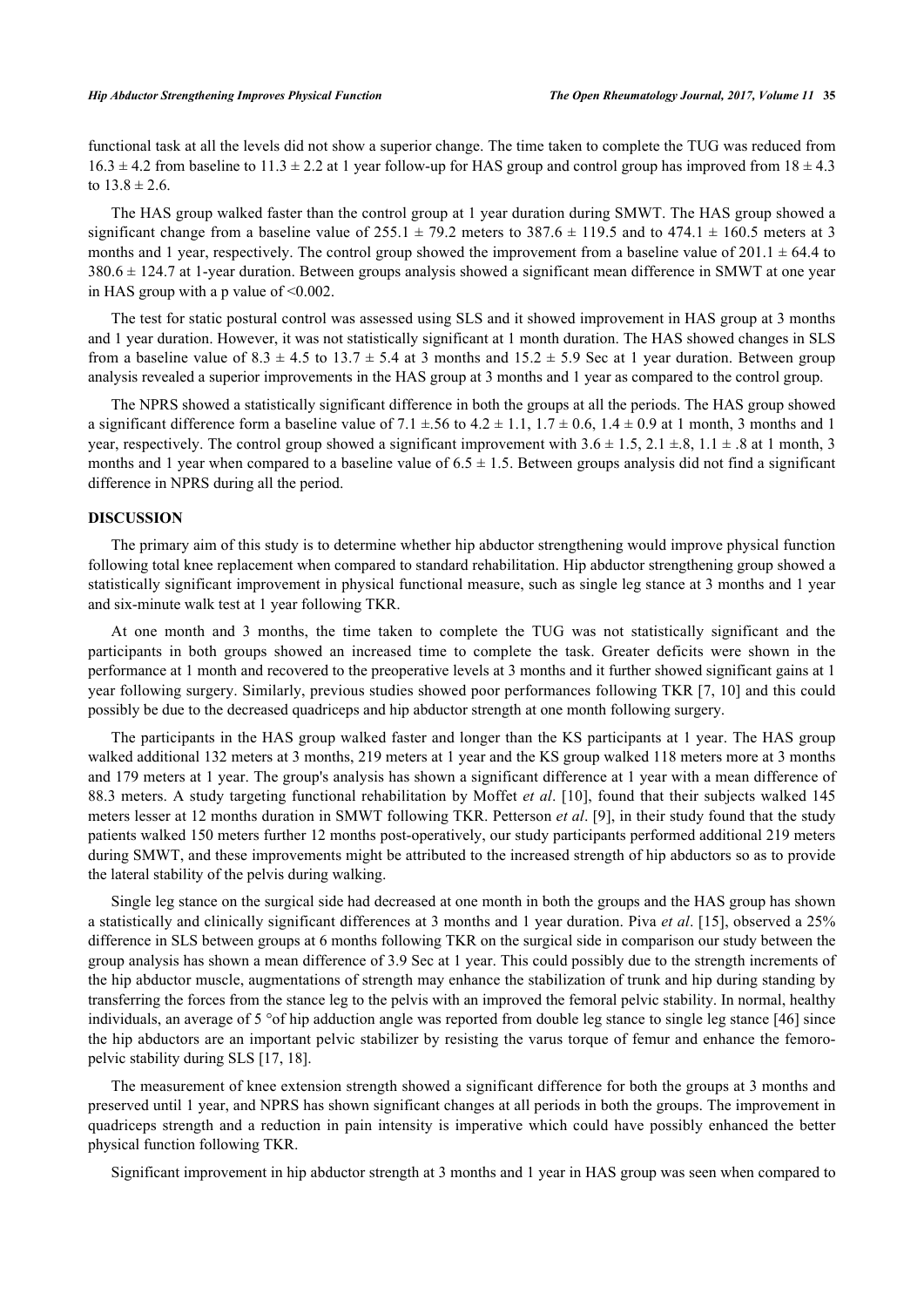KS group. The participants with strong hip abductor strength walked further in SMWT at 1 year and performed better on SLS test at 3 months and 1-year duration. Considering the improvement observed in the HAS group it is most likely that the hip abductor would play a major role on the physical function measures following TKR. We recommend that the future randomized controlled trials should address the effectiveness of hip abductor strengthening following TKR with larger sample size.

#### **CONCLUSION**

Hip abductor strengthening showed superior improvements in single leg stance test at 3 months and one year duration. Participants with strong hip abductors walked further in six minute walk test at one year duration when compared to the knee strengthening alone. Thus hip abductor strengthening exercises could be the potential contributors for improving physical function following TKR.

## **APPENDIX-1**

#### **Rehabilitation Following Total Knee Replacement (Knee Strengthening -Control Group)**

#### **Postoperative Day 1**

Bedside exercises: ankle pumps, quadriceps sets, gluteal sets, hip abduction (supine), short-arc quads, straight-leg raise (if able with knee brace on).

Bed mobility and transfer training (bed to/from chair) Gait training with assistive device on level surfaces and functional transfer training (eg, sit to/from stand, bed mobility).

## **Postoperative Day 2**

Exercises for active ROM, active assisted ROM, Knee ROM heel slides. Strengthening exercises (eg, ankle pumps, quadriceps sets, gluteal sets, heel slides, straight-leg raises) 1-3 sets of 10 repetitions for all strengthening exercises, twice daily.

## **Postoperative Day 3- 7(or on Discharge to Rehabilitation Unit)**

Progression of ROM with active assisted exercises as necessary. Progression of strengthening exercises to the patient's tolerance, 1-3 sets of 10 repetitions for all strengthening exercises twice/daily. Progression of ambulation distance. Progression of activities-of-daily-living training for discharge to home

## **Modalities**

Ice 2-3 times per day, with lower extremity elevated for 20-30 min.

### **Day 8 – Week 4**

## **Range of Motion**

Active assisted ROM for knee flexion, sitting or supine, using other lower extremity to assist Knee extension stretch with manual pressure (in clinic) or weights (at home)

#### **Strength**

Quad sets, straight leg raises (without knee extension lag), hamstring curls (standing), sitting knee extension, terminal knee extensions from  $45^{\circ}$  to  $0^{\circ}$ , step-ups (5- to 15-cm block), wall slides to  $45^{\circ}$  knee flexion, 1–3 sets of 10 repetitions for all strengthening exercises.

Criteria for progression: exercises are to be progressed (eg, weights, step height, etc.) only when the patient can complete the exercise and maintain control through 3 sets of 10 repetitions.

## **Pain and Swelling**

Ice and compression as needed.

## **Functional Activities**

Ambulation training with assistive device, as appropriate, with emphasis on heel strike, push-off at toe-off, and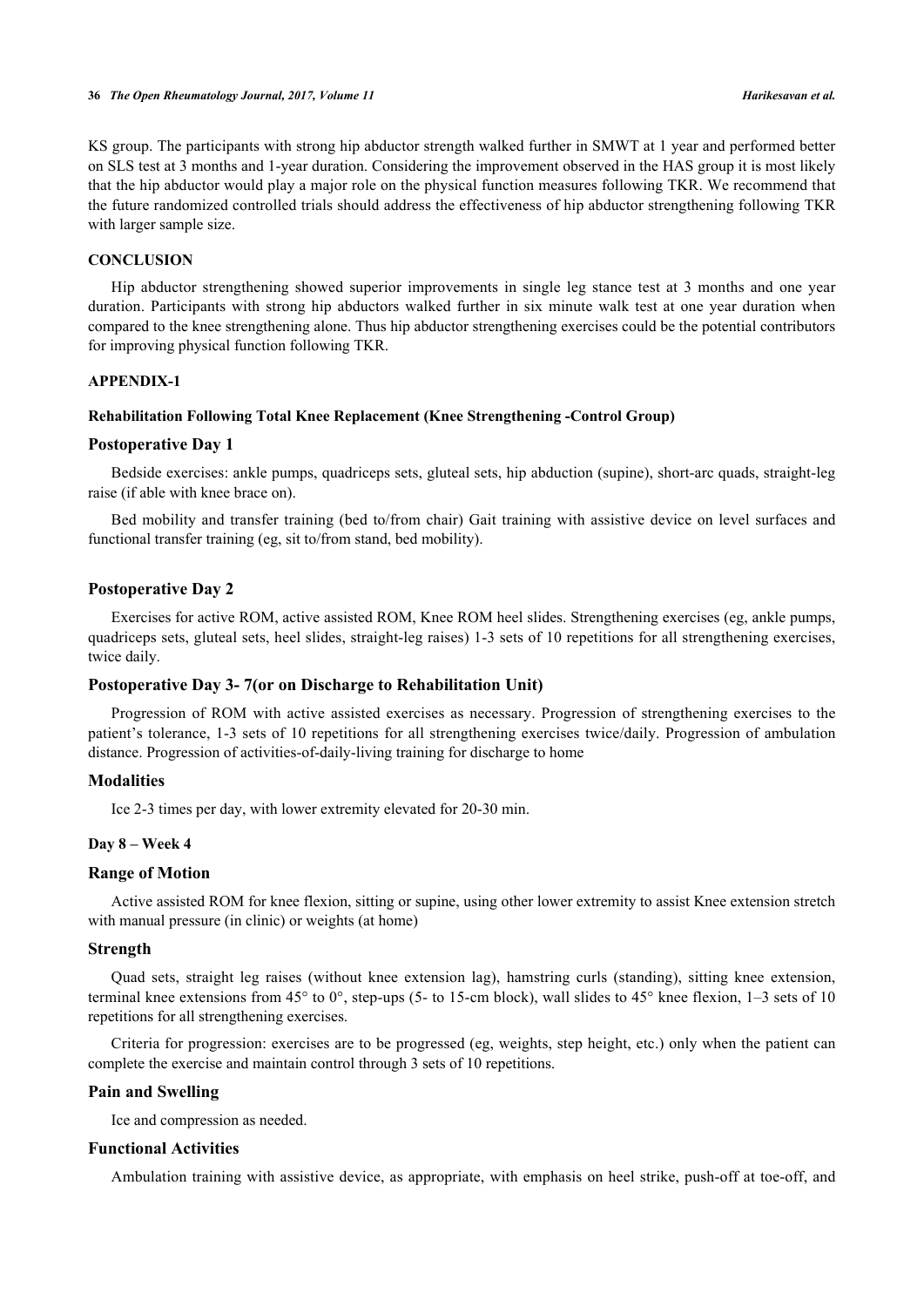normal knee joint excursions.

Emphasis on heel strike, push-off at toe-off, and normal knee joint excursions when able to walk without assistive device.

Stair ascending and descending step over step when patient has sufficient concentric/eccentric strength.

#### **Outpatient Physical Therapy Advanced Strengthening Program Semi-Independent Phase (week 5 - week 12).**

## **Supervised Physical Therapy Sessions of 2 Days a Week with Treatment Duration of 45-60 Minutes Warm-up (10-15 min)**

Seated or supine knee AROM (flexion and extension). Alternated ankle dorsiflexion and plantar flexion. Passive knee extension stretch. Patellar mobilizations

## **Specific Strengthening (10-15 min), 1-3 sets of 10 Repetitions**

Add 1 to 2-kg weights to the exercises for appropriate. Quadriceps sets. Straight-leg raises (goal to perform without a knee extension lag). Standing leg curls. Seated knee extension. Terminal knee extension from 45° to 0°

The specific strengthening exercises, performed in a supine or seated position, consisted of maximal isometric painfree contractions (knee extensors and flexors), at different angles of knee flexion, and dynamic (concentric-eccentric) contractions against gravity. The isometric exercises were performed at multiple angles at 0, 45 and 90 degrees.

## **Functional Exercises (10-15 min)**

Step-ups (forward and lateral), 5-15 cm, or climbing a flight of stairs with support. Sit-to-stands. Ambulation training with or without assistive device, as appropriate, with emphasis on heel strike, push-off at toe-off, and normal knee joint excursions. Stair ascending and descending step over step when patient has sufficient concentric/eccentric strength

## **Endurance Exercises (5-10 min)**

Walking.

## **Cool-Down (5 min)**

Ice and compression as needed, gentle stretching and ROM.

## **Incision Mobility**

Soft tissue mobilization until incision moves freely over subcutaneous tissue.

## **Criteria for Progression**

Voluntary quadriceps muscle control or 0° knee extension lag. AROM 0° to greater than 105° of knee flexion. Minimal to no pain and swelling. Exercises are to be progressed once the patient can complete 3 sets of 10 reps of the exercise correctly and feels maximally fatigued.

## **Participants performed exercises weekly once or twice (continue all exercises, 1-3 sets at 10-20 repetition) after 12 weeks till year. Exercise adherence was ensured through logbook and periodic telephone calls.**

## **APPENDIX-2**

**Rehabilitation following Total Knee Replacement (Hip Abductor strengthening group)**

## **Phase – I Inpatient Rehabilitation**

## **Supervised Physical therapy sessions six days a week, twice a day each session last for 30- 45 minutes Postoperative day 1**

Bedside exercises: ankle pumps, quadriceps sets, gluteal sets, hip abduction (supine), short-arc quads, straight-leg raise (if able with knee brace on).

Bed mobility and transfer training (bed to/from chair). Gait training with assistive device on level surfaces and functional transfer training (eg, sit to/from stand, bed mobility).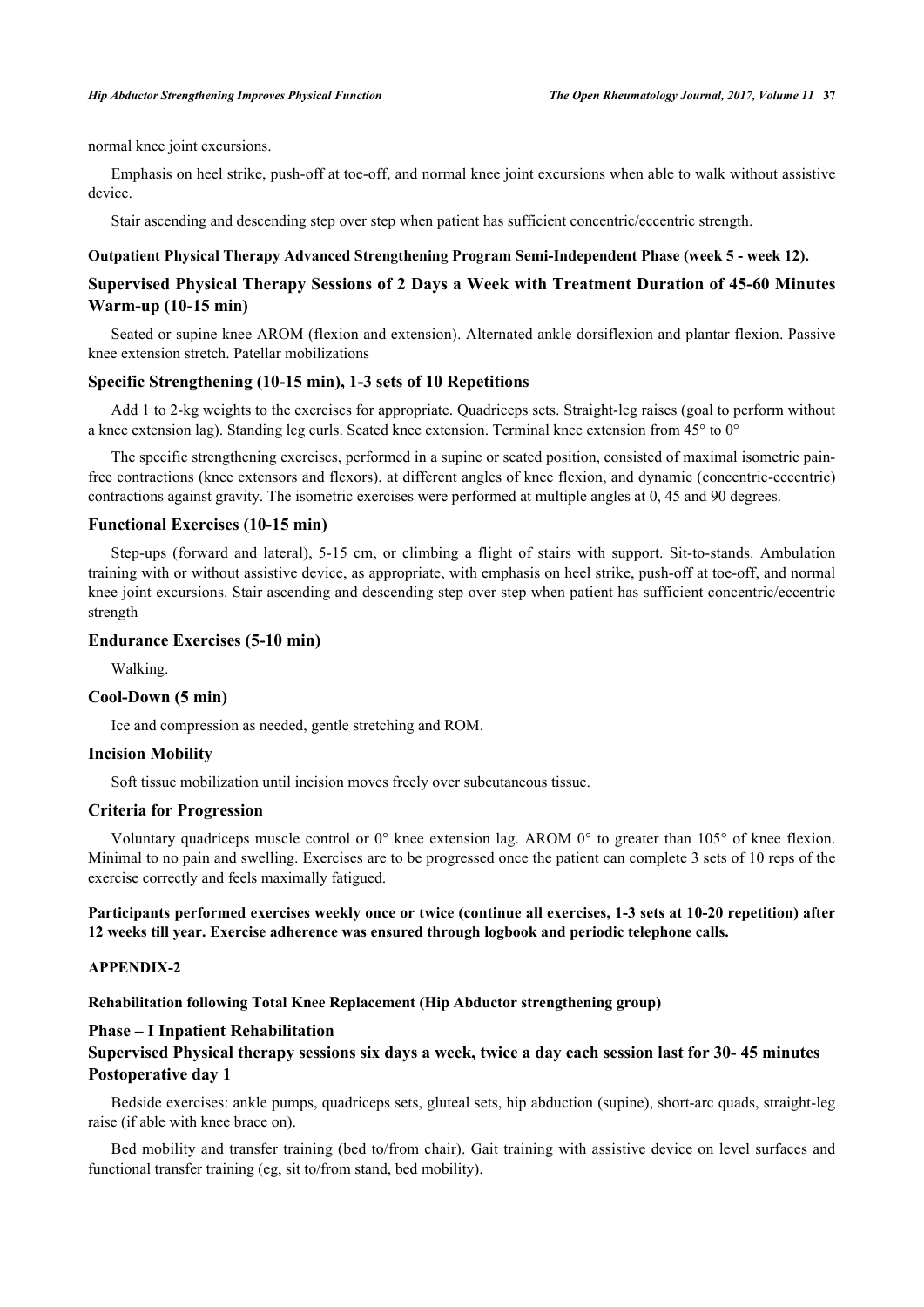#### **Postoperative day 2**

Exercises for active ROM, active assisted ROM, Knee ROM heel slides.

Strengthening exercises (e.g., ankle pumps, quadriceps sets, gluteal sets, heel slides, straight-leg raises, supine hip abduction) 1-3 sets of 10 repetitions for all strengthening exercises, twice daily.

## **Postoperative day 3- 7(or on discharge to rehabilitation unit)**

Progression of Hip abduction exercises in supine and standing. Progression of ROM with active assisted exercises as necessary. Progression of strengthening exercises to the patient's tolerance, 1-3 sets of 10 repetitions for all strengthening exercises twice/daily. Progression of ambulation distance. Progression of activities-of-daily-living training for discharge to home.

## **Modalities**

Ice 2-3 times per day, with lower extremity elevated for 20-30 min.

#### **Outpatient Physical Therapy Specific Strengthening Programme (Day 8- week 4)**

## **Supervised Physical Therapy Sessions Four Days a Week, Single Session Last for 45-60 Minutes Goals**

Increase range of motion (ROM). Decrease edema and pain. Gait training. Independence with activities of daily living (ADLs).

#### **Exercises**

Seated or supine knee active range of motion (AROM). Alternated ankle dorsiflexion and plantar flexion. Quadriceps sets, Straight-leg raise, Hamstring sets, seated knee extension. Supported single standing for balance. Repeated sit-to-stand transfer training. Ambulating with appropriate assistive device (walker).

## **Hip Abduction Exercises**

Abduction in side lying, unilateral hip abduction performed in standing, isometric hip abductor strengthening exercise, Calm exercises for hip abductors.

### **Modalities**

Ice 2-3 times per day, with lower extremity elevated for 20-30 min.

## **Criteria for Progression to Phase III**

AROM approaching 100-120° of knee flexion, minimal pain/swelling.

Independence in mobility in and out of the home.

#### **Outpatient Physical Therapy Advanced Strengthening Program Semi-Independent Phase (week 5 - week 12)**

## **Supervised Physical Therapy Sessions of 2 Days a Week with Treatment Duration of 45-60 Minutes Warm-up (10-15 min)**

Seated or supine knee AROM (flexion and extension). Alternated ankle dorsiflexion and plantar flexion. Passive knee extension stretch. Patellar mobilizations.

#### **Specific Strengthening (10-15 min), 1-3 Sets of 10 Repetitions**

Add 1 to 2-kg weights to the exercises for appropriate. Hip abductors with weights in supine and standing. Quadriceps sets. Straight-leg raises (goal to perform without a knee extension lag). Standing leg curls. Seated knee extension. Standing terminal knee extension from 45° to 0°.

The specific strengthening exercises, performed in a supine or seated position, consisted of maximal isometric painfree contractions (knee extensors and flexors), at different angles of knee flexion, and dynamic (concentric-eccentric) contractions against gravity (hip abductors). The isometric exercises were performed at multiple angles, because strength gains are known to be specific to the trained positions.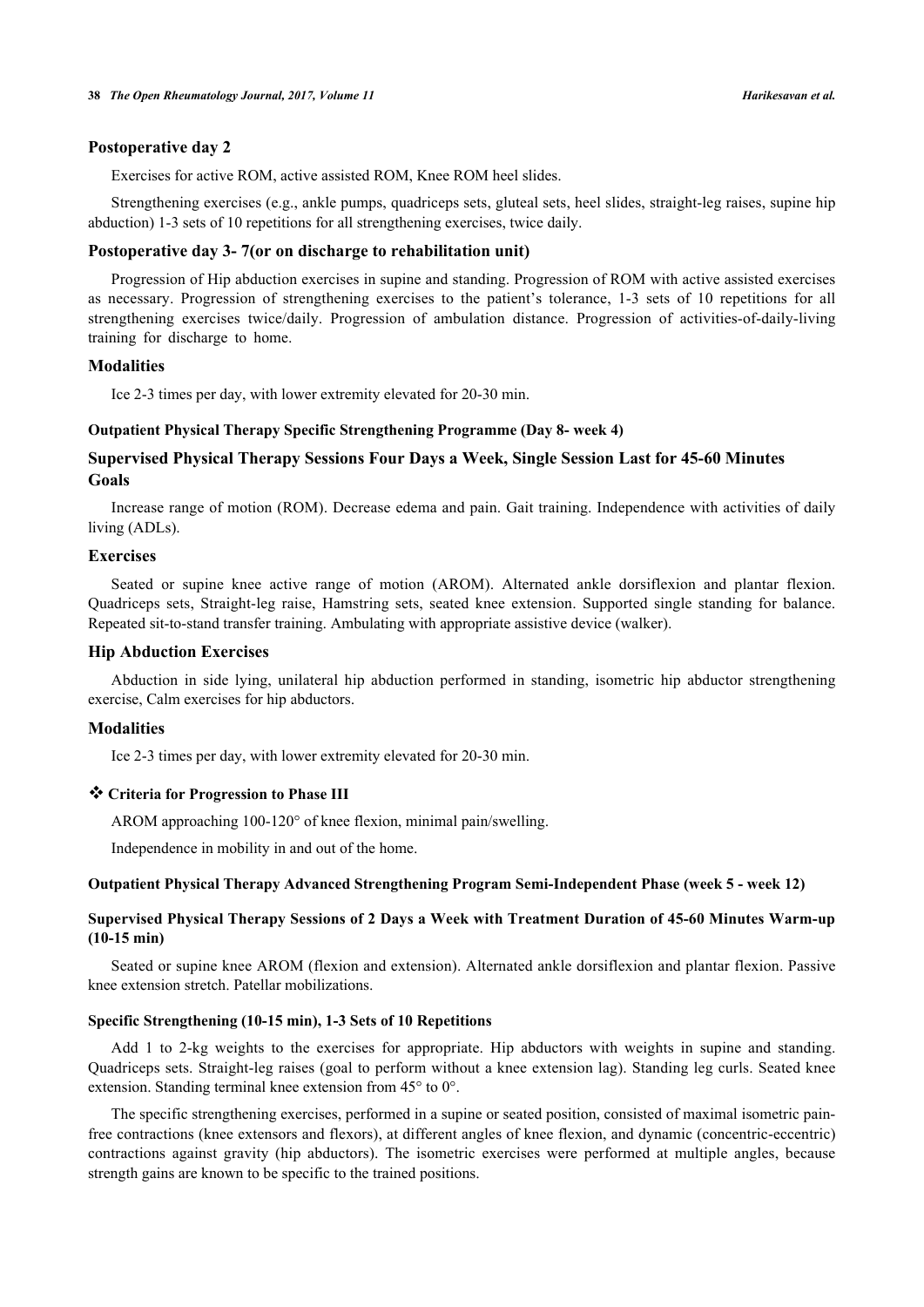## **Hip Abduction Exercises**

Abduction in side lying, abduction in standing, side walking, isometric contraction of hip abductors. Unilateral hip abduction performed in side lying with the use of ankle cuff weights (3 sets of 10 at a 10 RM resistance). Unilateral hip abduction performed in standing with the use of ankle weights (3 sets of 10 at a 10 RM resistance). Standing wall isometric hip abduction. Calm exercises with resistance on theraband. Performed in unipedal stance with the opposite limb in 90 degrees of hip and knee flexion (3 sets of 10 with 5 second holds).

### **Functional Exercises (10-15 min)**

Step-ups (forward and lateral), 5-15 cm, or climbing a flight of stairs with support. Sit-to-stands. Ambulation training with or without assistive device, as appropriate, with emphasis on heel strike, push-off at toe-off, and normal knee joint excursions. Emphasis on heel strike, push-off at toe-off, and normal knee joint excursions when able to walk without assistive device. Stair ascending and descending step over step when patient has sufficient concentric/eccentric strength.

#### **Endurance Exercises (5-10 min)**

Walking.

#### **Cool-down (5 min)**

Ice and compression as needed, Gentle stretching and ROM.

#### **Incision Mobility**

Soft tissue mobilization until incision moves freely over subcutaneous tissue.

#### **Criteria for Progression**

Voluntary quadriceps muscle control or 0° knee extension lag. AROM 0° to greater than 105° of knee flexion. Minimal to no pain and swelling. Exercises are to be progressed once the patient can complete 3 sets of 10 reps of the exercise correctly and feels maximally fatigued. Participants will perform exercises weekly once or twice (continue all exercises, 1-3 sets at 10-20 repetition) after 12 weeks.They were asked to continue their home based exercise and the exercise adherence was ensured through logbook and periodic telephone calls.

## **ETHICS APPROVAL AND CONSENT TO PARTICIPATE**

The study was approved by PFA Institutional review Board.

### **HUMAN AND ANIMAL RIGHTS**

No Animals were used in this research. All human research procedures followed were in accordance with the ethical standards of the committee responsible for human experimentation (institutional and national), and with the Helsinki Declaration of 1975, as revised in 2008.

## **CONSENT FOR PUBLICATION**

Not applicable.

## **CONFLICT OF INTEREST**

The authors confirm that this article content has no conflict of interest.

## **ACKNOWLEDGEMENTS**

Declared none.

## **REFERENCES**

<span id="page-9-0"></span>[1] Dieppe P, Basler HD, Chard J, *et al.* Knee replacement surgery for osteoarthritis: Effectiveness, practice variations, indications and possible determinants of utilization. Rheumatology (Oxford) 1999; 38(1): 73-83. [\[http://dx.doi.org/10.1093/rheumatology/38.1.73](http://dx.doi.org/10.1093/rheumatology/38.1.73)] [PMID: [10334686](http://www.ncbi.nlm.nih.gov/pubmed/10334686)]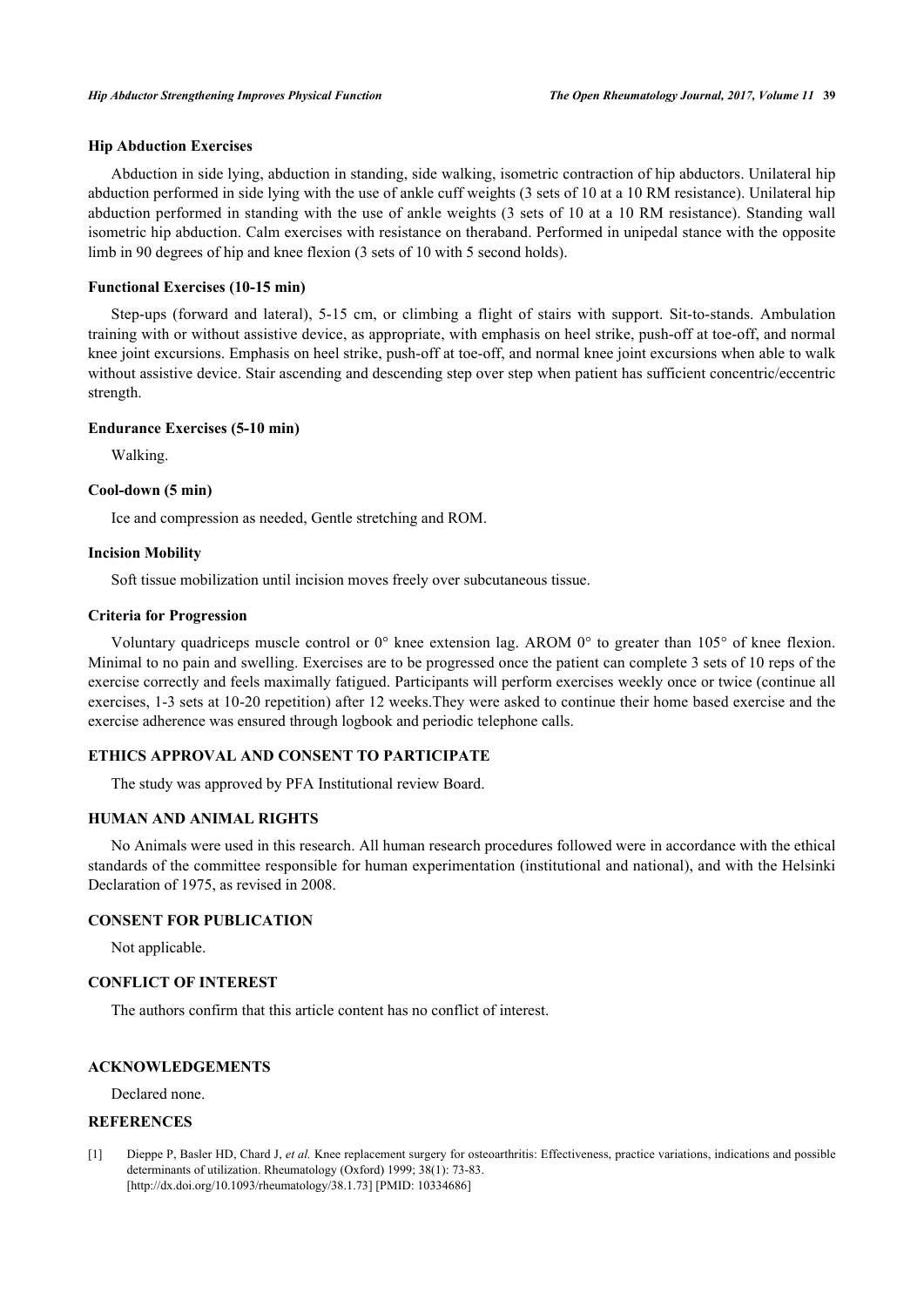- <span id="page-10-0"></span>[2] Gossec L, Hawker G, Davis AM, *et al.* OMERACT/OARSI initiative to define states of severity and indication for joint replacement in hip and knee osteoarthritis. J Rheumatol 2007; 34(6): 1432-5. [PMID: [17552070\]](http://www.ncbi.nlm.nih.gov/pubmed/17552070)
- <span id="page-10-1"></span>[3] Franklin PD, Li W, Ayers DC. The Chitranjan Ranawat Award: functional outcome after total knee replacement varies with patient attributes. Clin Orthop Relat Res 2008; 466(11): 2597-604. [\[http://dx.doi.org/10.1007/s11999-008-0428-8\]](http://dx.doi.org/10.1007/s11999-008-0428-8) [PMID: [18810570](http://www.ncbi.nlm.nih.gov/pubmed/18810570)]
- <span id="page-10-2"></span>[4] Farquhar S, Snyder-Mackler L. The Chitranjan Ranawat Award: The nonoperated knee predicts function 3 years after unilateral total knee arthroplasty. Clin Orthop Relat Res 2010; 468(1): 37-44. [\[http://dx.doi.org/10.1007/s11999-009-0892-9\]](http://dx.doi.org/10.1007/s11999-009-0892-9) [PMID: [19472024](http://www.ncbi.nlm.nih.gov/pubmed/19472024)]
- <span id="page-10-3"></span>[5] Noble PC, Gordon MJ, Weiss JM, Reddix RN, Conditt MA, Mathis KB. Does total knee replacement restore normal knee function? Clin Orthop Relat Res 2005; (431): 157-65. [\[http://dx.doi.org/10.1097/01.blo.0000150130.03519.fb\]](http://dx.doi.org/10.1097/01.blo.0000150130.03519.fb) [PMID: [15685070](http://www.ncbi.nlm.nih.gov/pubmed/15685070)]
- <span id="page-10-4"></span>[6] Walsh M, Woodhouse LJ, Thomas SG, Finch E. Physical impairments and functional limitations: A comparison of individuals 1 year after total knee arthroplasty with control subjects. Phys Ther 1998; 78(3): 248-58. [\[http://dx.doi.org/10.1093/ptj/78.3.248](http://dx.doi.org/10.1093/ptj/78.3.248)] [PMID: [9520970](http://www.ncbi.nlm.nih.gov/pubmed/9520970)]
- <span id="page-10-5"></span>[7] Bade MJ, Kohrt WM, Stevens-Lapsley JE. Outcomes before and after total knee arthroplasty compared to healthy adults. J Orthop Sports Phys Ther 2010; 40(9): 559-67. [\[http://dx.doi.org/10.2519/jospt.2010.3317](http://dx.doi.org/10.2519/jospt.2010.3317)] [PMID: [20710093\]](http://www.ncbi.nlm.nih.gov/pubmed/20710093)
- <span id="page-10-6"></span>[8] Mizner RL, Petterson SC, Snyder-Mackler L. Quadriceps strength and the time course of functional recovery after total knee arthroplasty. J Orthop Sports Phys Ther 2005; 35(7): 424-36. [\[http://dx.doi.org/10.2519/jospt.2005.35.7.424](http://dx.doi.org/10.2519/jospt.2005.35.7.424)] [PMID: [16108583\]](http://www.ncbi.nlm.nih.gov/pubmed/16108583)
- <span id="page-10-18"></span>[9] Petterson SC, Mizner RL, Stevens JE, *et al.* Improved function from progressive strengthening interventions after total knee arthroplasty: a randomized clinical trial with an imbedded prospective cohort. Arthritis Rheum 2009; 61(2): 174-83. [\[http://dx.doi.org/10.1002/art.24167](http://dx.doi.org/10.1002/art.24167)] [PMID: [19177542\]](http://www.ncbi.nlm.nih.gov/pubmed/19177542)
- <span id="page-10-7"></span>[10] Moffet H, Collet J-P, Shapiro SH, Paradis G, Marquis F, Roy L. Effectiveness of intensive rehabilitation on functional ability and quality of life after first total knee arthroplasty: A single-blind randomized controlled trial. Arch Phys Med Rehabil 2004; 85(4): 546-56. [\[http://dx.doi.org/10.1016/j.apmr.2003.08.080](http://dx.doi.org/10.1016/j.apmr.2003.08.080)] [PMID: [15083429](http://www.ncbi.nlm.nih.gov/pubmed/15083429)]
- <span id="page-10-8"></span>[11] Minns Lowe CJ, Barker KL, Dewey M, Sackley M. Effectiveness of physiotherapy exercise after knee arthroplasty for osteoarthritis: systematic review and meta-analysis of randomised controlled trials BMJ 2007; 335: 812.
- <span id="page-10-9"></span>[12] Artz N, Elvers KT, Lowe CM, Sackley C, Jepson P, Beswick AD. Effectiveness of physiotherapy exercise following total knee replacement: systematic review and meta-analysis. BMC Musculoskelet Disord 2015; 16: 15. [\[http://dx.doi.org/10.1186/s12891-015-0469-6\]](http://dx.doi.org/10.1186/s12891-015-0469-6) [PMID: [25886975](http://www.ncbi.nlm.nih.gov/pubmed/25886975)]
- <span id="page-10-10"></span>[13] Arnold JB, Walters JL, Ferrar KE. Does Physical Activity Increase After Total Hip or Knee Arthroplasty for Osteoarthritis? A Systematic Review. J Orthop Sports Phys Ther 2016; 46(6): 431-42. [\[http://dx.doi.org/10.2519/jospt.2016.6449](http://dx.doi.org/10.2519/jospt.2016.6449)] [PMID: [27117726\]](http://www.ncbi.nlm.nih.gov/pubmed/27117726)
- <span id="page-10-11"></span>[14] Deasy M, Leahy E, Semciw AI. Hip Strength Deficits in People With Symptomatic Knee Osteoarthritis: A Systematic Review With Metaanalysis. J Orthop Sports Phys Ther 2016; 46(8): 629-39. [\[http://dx.doi.org/10.2519/jospt.2016.6618](http://dx.doi.org/10.2519/jospt.2016.6618)] [PMID: [27374011\]](http://www.ncbi.nlm.nih.gov/pubmed/27374011)
- <span id="page-10-12"></span>[15] Piva SR, Teixeira PE, Almeida GJ, *et al.* Contribution of hip abductor strength to physical function in patients with total knee arthroplasty. Phys Ther 2011; 91(2): 225-33. [\[http://dx.doi.org/10.2522/ptj.20100122](http://dx.doi.org/10.2522/ptj.20100122)] [PMID: [21212373\]](http://www.ncbi.nlm.nih.gov/pubmed/21212373)
- <span id="page-10-13"></span>[16] Alnahdi AH, Zeni JA, Snyder-Mackler L. Hip abductor strength reliability and association with physical function after unilateral total knee arthroplasty: a cross-sectional study. Phys Ther 2014; 94(8): 1154-62. [\[http://dx.doi.org/10.2522/ptj.20130335](http://dx.doi.org/10.2522/ptj.20130335)] [PMID: [24652473\]](http://www.ncbi.nlm.nih.gov/pubmed/24652473)
- <span id="page-10-14"></span>[17] Neumann DA. Kinesiology of the hip: A focus on muscular actions. J Orthop Sports Phys Ther 2010; 40(2): 82-94. [\[http://dx.doi.org/10.2519/jospt.2010.3025](http://dx.doi.org/10.2519/jospt.2010.3025)] [PMID: [20118525\]](http://www.ncbi.nlm.nih.gov/pubmed/20118525)
- <span id="page-10-19"></span>[18] Neumann DA. Kinesiology of the Musculoskeletal System: Foundations for Rehabilitation. Philadelphia, PA: Elsevier Science, Health Science Division 2010.
- <span id="page-10-15"></span>[19] Semciw AI, Pizzari T, Murley GS, Green RA. Gluteus medius: An intramuscular EMG investigation of anterior, middle and posterior segments during gait. J Electromyogr Kinesiol 2013; 23(4): 858-64. [\[http://dx.doi.org/10.1016/j.jelekin.2013.03.007\]](http://dx.doi.org/10.1016/j.jelekin.2013.03.007) [PMID: [23587766](http://www.ncbi.nlm.nih.gov/pubmed/23587766)]
- <span id="page-10-16"></span>[20] Brown M, Sinacore DR, Binder EF, Kohrt WM. Physical and performance measures for the identification of mild to moderate frailty. J Gerontol A Biol Sci Med Sci 2000; 55(6): M350-5. [\[http://dx.doi.org/10.1093/gerona/55.6.M350\]](http://dx.doi.org/10.1093/gerona/55.6.M350) [PMID: [10843356](http://www.ncbi.nlm.nih.gov/pubmed/10843356)]
- <span id="page-10-17"></span>[21] Kellgren JH, Lawrence JS. Radiological assessment of osteo-arthrosis. Ann Rheum Dis 1957; 16(4): 494-502. [\[http://dx.doi.org/10.1136/ard.16.4.494](http://dx.doi.org/10.1136/ard.16.4.494)] [PMID: [13498604\]](http://www.ncbi.nlm.nih.gov/pubmed/13498604)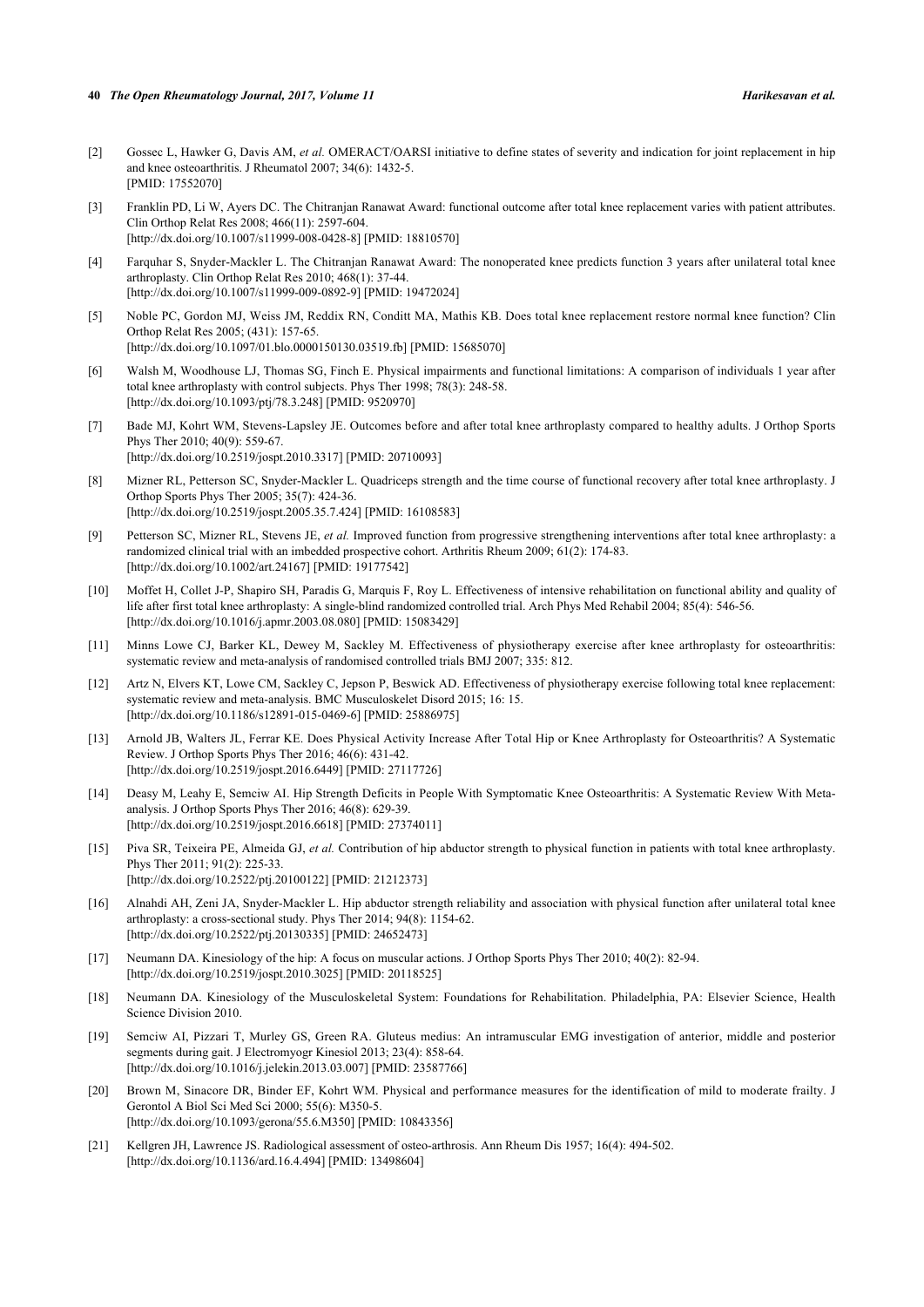- <span id="page-11-0"></span>[22] Bellamy N, Kirwan J, Boers M, et al. Recommendations for a core set of outcome measures for future phase III clinical trials in knee, hip, and hand osteoarthritis. Consensus development at OMERACT III. J Rheumatol 1997; 24(4): 799-802. [PMID: [9101522\]](http://www.ncbi.nlm.nih.gov/pubmed/9101522)
- <span id="page-11-1"></span>[23] Terwee CB, Mokkink LB, Steultjens MP, Dekker J. Performance-based methods for measuring the physical function of patients with osteoarthritis of the hip or knee: a systematic review of measurement properties. Rheumatology (Oxford) 2006; 45(7): 890-902. [\[http://dx.doi.org/10.1093/rheumatology/kei267](http://dx.doi.org/10.1093/rheumatology/kei267)] [PMID: [16461441\]](http://www.ncbi.nlm.nih.gov/pubmed/16461441)
- <span id="page-11-2"></span>[24] Kennedy DM, Stratford PW, Wessel J, Gollish JD, Penney D. Assessing stability and change of four performance measures: a longitudinal study evaluating outcome following total hip and knee arthroplasty. BMC Musculoskelet Disord 2005; 6: 3. [\[http://dx.doi.org/10.1186/1471-2474-6-3\]](http://dx.doi.org/10.1186/1471-2474-6-3) [PMID: [15679884](http://www.ncbi.nlm.nih.gov/pubmed/15679884)]
- <span id="page-11-4"></span>[25] Stratford PW, Kennedy D, Pagura SM, Gollish JD. The relationship between self-report and performance-related measures: questioning the content validity of timed tests. Arthritis Rheum 2003; 49(4): 535-40. [\[http://dx.doi.org/10.1002/art.11196](http://dx.doi.org/10.1002/art.11196)] [PMID: [12910560\]](http://www.ncbi.nlm.nih.gov/pubmed/12910560)
- <span id="page-11-3"></span>[26] Stratford PW, Kennedy DM. Performance measures were necessary to obtain a complete picture of osteoarthritic patients. J Clin Epidemiol 2006; 59(2): 160-7. [\[http://dx.doi.org/10.1016/j.jclinepi.2005.07.012](http://dx.doi.org/10.1016/j.jclinepi.2005.07.012)] [PMID: [16426951\]](http://www.ncbi.nlm.nih.gov/pubmed/16426951)
- [27] Wright AA, Hegedus EJ, Baxter GD, Abbott JH. Measurement of function in hip osteoarthritis: developing a standardized approach for physical performance measures. Physiother Theory Pract 2011; 27(4): 253-62. [\[http://dx.doi.org/10.3109/09593985.2010.491150\]](http://dx.doi.org/10.3109/09593985.2010.491150) [PMID: [20649479](http://www.ncbi.nlm.nih.gov/pubmed/20649479)]
- <span id="page-11-5"></span>[28] Jordan KP, Wilkie R, Muller S, Myers H, Nicholls E. Measurement of change in function and disability in osteoarthritis: current approaches and future challenges. Curr Opin Rheumatol 2009; 21(5): 525-30. [\[http://dx.doi.org/10.1097/BOR.0b013e32832e45fc\]](http://dx.doi.org/10.1097/BOR.0b013e32832e45fc) [PMID: [19525848](http://www.ncbi.nlm.nih.gov/pubmed/19525848)]
- <span id="page-11-6"></span>[29] Dobson F, Hinman RS, Roos EM, *et al.* OARSI recommended performance-based tests to assess physical function in people diagnosed with hip or knee osteoarthritis. Osteoarthritis Cartilage 2013; 21(8): 1042-52. [\[http://dx.doi.org/10.1016/j.joca.2013.05.002](http://dx.doi.org/10.1016/j.joca.2013.05.002)] [PMID: [23680877\]](http://www.ncbi.nlm.nih.gov/pubmed/23680877)
- [30] Podsiadlo D, Richardson S. The timed Up & Go: A test of basic functional mobility for frail elderly persons. J Am Geriatr Soc 1991; 39(2): 142-8. [\[http://dx.doi.org/10.1111/j.1532-5415.1991.tb01616.x\]](http://dx.doi.org/10.1111/j.1532-5415.1991.tb01616.x) [PMID: [1991946](http://www.ncbi.nlm.nih.gov/pubmed/1991946)]

- <span id="page-11-7"></span>[31] Kennedy D, Stratford PW, Pagura SM, Walsh M, Woodhouse LJ. Comparison of gender and group differences in self-report and physical performance measures in total hip and knee arthroplasty candidates. J Arthroplasty 2002; 17(1): 70-7. [\[http://dx.doi.org/10.1054/arth.2002.29324](http://dx.doi.org/10.1054/arth.2002.29324)] [PMID: [11805928\]](http://www.ncbi.nlm.nih.gov/pubmed/11805928)
- <span id="page-11-8"></span>[32] Boonstra MC, De Waal Malefijt MC, Verdonschot N. How to quantify knee function after total knee arthroplasty? Knee 2008; 15(5): 390-5. [\[http://dx.doi.org/10.1016/j.knee.2008.05.006](http://dx.doi.org/10.1016/j.knee.2008.05.006)] [PMID: [18620863\]](http://www.ncbi.nlm.nih.gov/pubmed/18620863)
- <span id="page-11-9"></span>[33] Botolfsen P, Helbostad JL, Moe-Nilssen R, Wall JC. Reliability and concurrent validity of the Expanded Timed Up-and-Go test in older people with impaired mobility. Physiother Res Int 2008; 13(2): 94-106. [\[http://dx.doi.org/10.1002/pri.394\]](http://dx.doi.org/10.1002/pri.394) [PMID: [18288773](http://www.ncbi.nlm.nih.gov/pubmed/18288773)]
- <span id="page-11-10"></span>[34] Parent E, Moffet H. Comparative responsiveness of locomotor tests and questionnaires used to follow early recovery after total knee arthroplasty. Arch Phys Med Rehabil 2002; 83(1): 70-80. [\[http://dx.doi.org/10.1053/apmr.2002.27337](http://dx.doi.org/10.1053/apmr.2002.27337)] [PMID: [11782835\]](http://www.ncbi.nlm.nih.gov/pubmed/11782835)
- <span id="page-11-12"></span>[35] Maly MR, Costigan PA, Olney SJ. Determinants of self-report outcome measures in people with knee osteoarthritis. Arch Phys Med Rehabil 2006; 87(1): 96-104. [\[http://dx.doi.org/10.1016/j.apmr.2005.08.110](http://dx.doi.org/10.1016/j.apmr.2005.08.110)] [PMID: [16401446](http://www.ncbi.nlm.nih.gov/pubmed/16401446)]
- [36] Kreibich DN, Vaz M, Bourne RB, et al. What is the best way of assessing outcome after total knee replacement? Clin Orthop Relat Res 1996; (331): 221-5.

[\[http://dx.doi.org/10.1097/00003086-199610000-00031](http://dx.doi.org/10.1097/00003086-199610000-00031)] [PMID: [8895642\]](http://www.ncbi.nlm.nih.gov/pubmed/8895642)

- <span id="page-11-11"></span>[37] Ouellet D, Moffet H. Locomotor deficits before and two months after knee arthroplasty. Arthritis Rheum 2002; 47(5): 484-93. [\[http://dx.doi.org/10.1002/art.10652](http://dx.doi.org/10.1002/art.10652)] [PMID: [12382296\]](http://www.ncbi.nlm.nih.gov/pubmed/12382296)
- <span id="page-11-13"></span>[38] Guyatt GH, Pugsley SO, Sullivan MJ, *et al.* Effect of encouragement on walking test performance. Thorax 1984; 39(11): 818-22. [\[http://dx.doi.org/10.1136/thx.39.11.818](http://dx.doi.org/10.1136/thx.39.11.818)] [PMID: [6505988\]](http://www.ncbi.nlm.nih.gov/pubmed/6505988)
- <span id="page-11-14"></span>[39] Curb JD, Ceria-Ulep CD, Rodriguez BL, *et al.* Performance-based measures of physical function for high-function populations. J Am Geriatr Soc 2006; 54(5): 737-42. [\[http://dx.doi.org/10.1111/j.1532-5415.2006.00700.x\]](http://dx.doi.org/10.1111/j.1532-5415.2006.00700.x) [PMID: [16696737](http://www.ncbi.nlm.nih.gov/pubmed/16696737)]
- [40] Cesari M, Kritchevsky SB, Newman AB, *et al.* Added value of physical performance measures in predicting adverse health-related events: results from the Health, Aging And Body Composition Study. J Am Geriatr Soc 2009; 57(2): 251-9.
	- [\[http://dx.doi.org/10.1111/j.1532-5415.2008.02126.x\]](http://dx.doi.org/10.1111/j.1532-5415.2008.02126.x) [PMID: [19207142](http://www.ncbi.nlm.nih.gov/pubmed/19207142)]
- [41] Simonsick EM, Newman AB, Nevitt MC, *et al.* Measuring higher level physical function in well-functioning older adults: expanding familiar approaches in the Health ABC study. J Gerontol A Biol Sci Med Sci 2001; 56(10): M644-9. [\[http://dx.doi.org/10.1093/gerona/56.10.M644\]](http://dx.doi.org/10.1093/gerona/56.10.M644) [PMID: [11584038](http://www.ncbi.nlm.nih.gov/pubmed/11584038)]